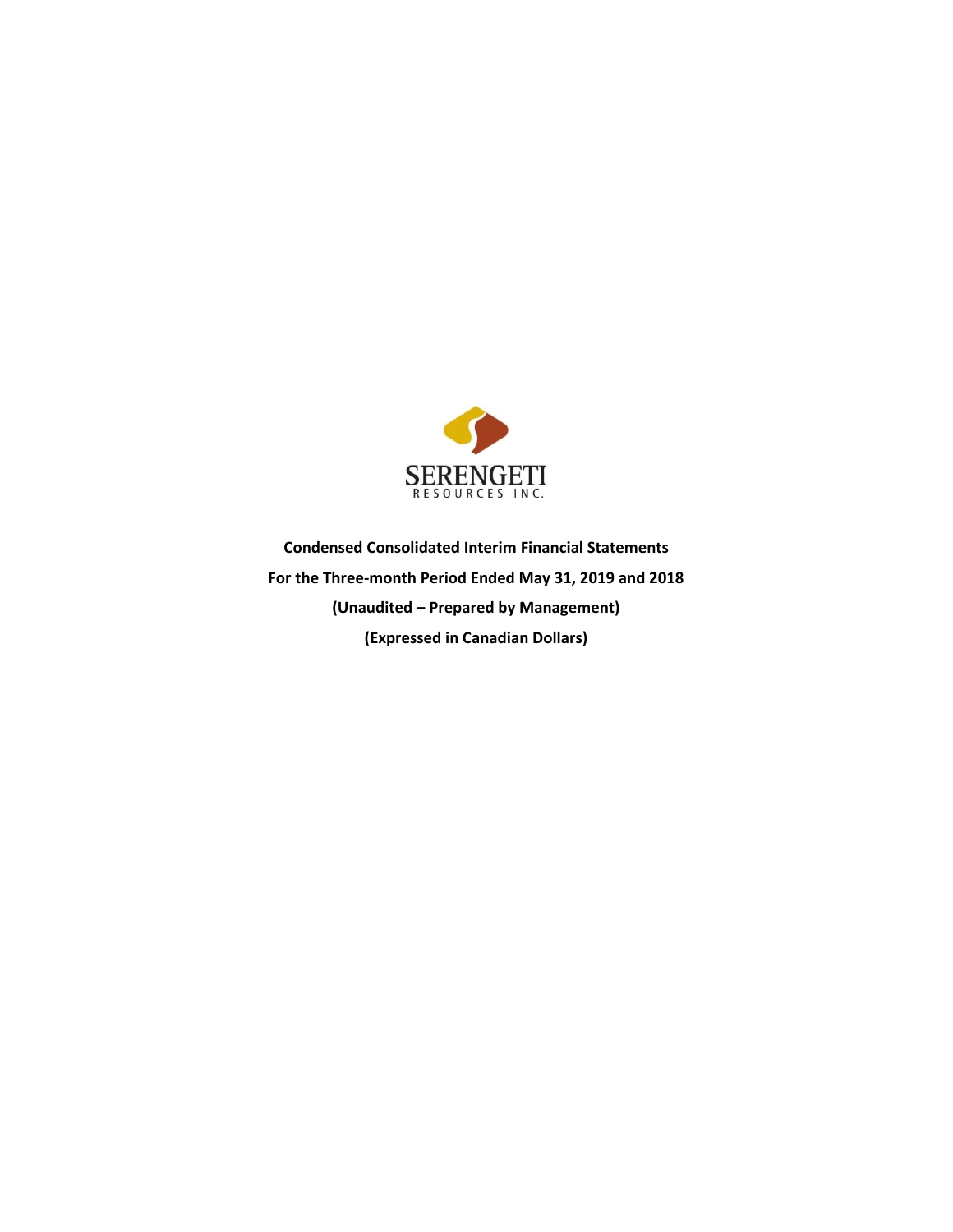#### *Condensed Consolidated Unaudited Interim Financial Statements*

*In accordance with National Instrument 51-102 released by the Canadian Securities Administrators, the Company discloses that its auditors have not reviewed the condensed consolidated interim unaudited financial statements for the three-month period ended May 31, 2019.*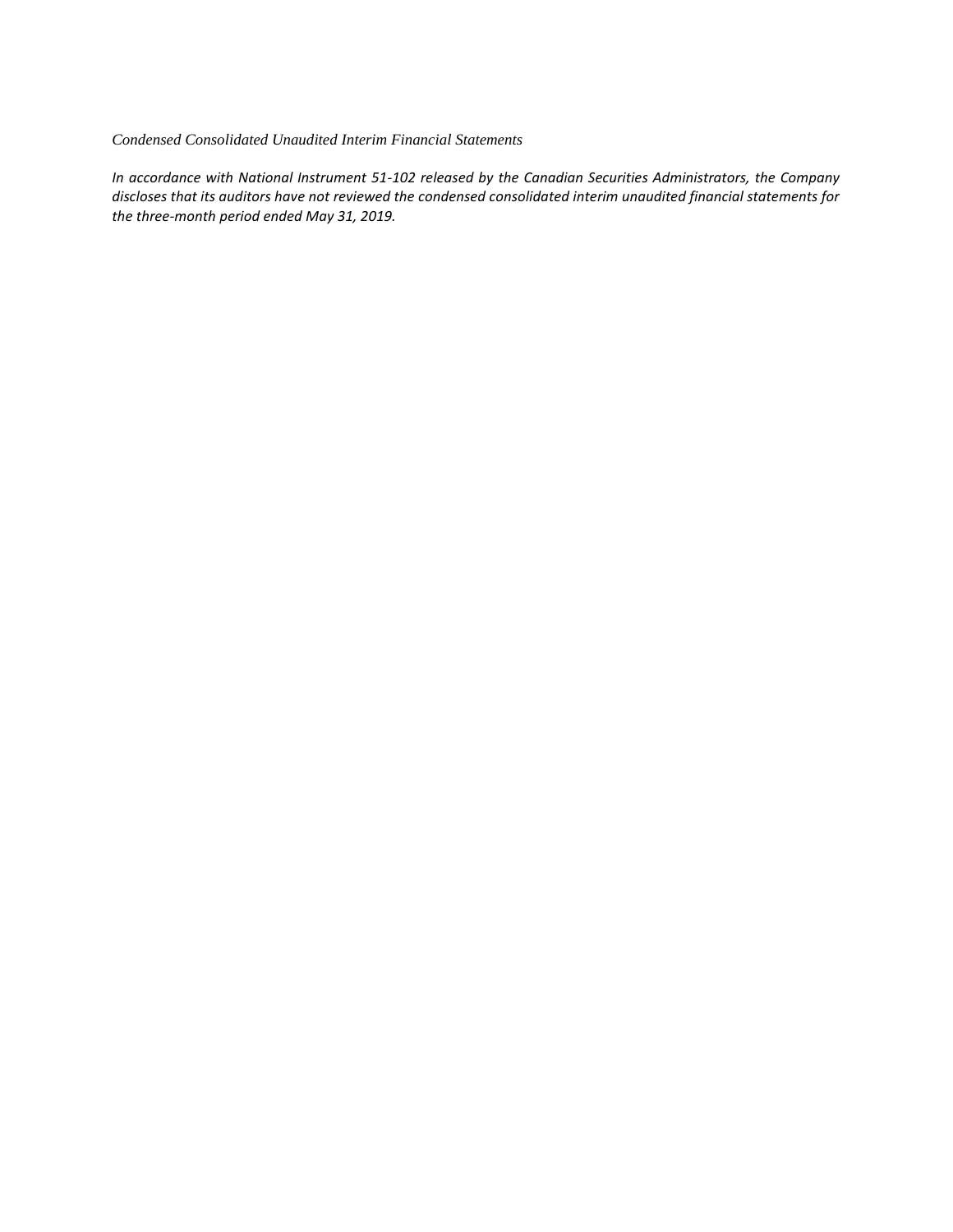# Serengeti Resources Inc. Condensed Consolidated Interim Statements of Financial Position (Unaudited - Expressed in Canadian Dollars)

|                                            | <b>Note</b> | May 31, 2019       |      | <b>February 28, 2019</b> |
|--------------------------------------------|-------------|--------------------|------|--------------------------|
|                                            |             |                    |      |                          |
| <b>ASSETS</b>                              |             |                    |      |                          |
| <b>Current assets</b>                      |             |                    |      |                          |
| Cash and cash equivalents                  | 3           | \$<br>1,570,109 \$ |      | 373,357                  |
| Receivables                                | 4           | 33,496             |      | 28,043                   |
| Due from joint venture partner             | 5           | 1,085,692          |      | 1,085,692                |
| Prepaid expenses                           |             | 12,597             |      | 15,599                   |
|                                            |             | 2,701,894          |      | 1,502,691                |
| <b>Non-current assets</b>                  |             |                    |      |                          |
| Investment in joint venture                | 6           | 14,792,570         |      | 14,824,963               |
| Reclamation deposits                       | 8           | 31,760             |      | 31,760                   |
| Property, plant and equipment              | 7           | 90,528             |      | 1,528                    |
| Exploration and evaluation assets          | 8           | 2,503,791          |      | 2,445,815                |
|                                            |             | 17,418,649         |      | 17,304,066               |
| <b>TOTAL ASSETS</b>                        |             | \$<br>20,120,543   | \$   | 18,806,757               |
| <b>LIABILITIES</b>                         |             |                    |      |                          |
| <b>Current liabilities</b>                 |             |                    |      |                          |
| Trade payables and accrued liabilities     | 10,13       | \$<br>104,345      | - \$ | 69,601                   |
| Deferred revenue                           | 6           | 58,786             |      | 107,422                  |
| Current portion of lease payable           | 11          | 27,161             |      |                          |
|                                            |             | 190,292            |      | 177,023                  |
| Lease payable                              | 11          | 60,188             |      |                          |
| <b>TOTAL LIABILITIES</b>                   |             | 250,480            |      | 177,023                  |
|                                            |             |                    |      |                          |
| SHAREHOLDERS' EQUITY                       |             |                    |      |                          |
| Share capital                              | 12          | 43,087,541         |      | 41,645,496               |
| Other reserves                             | 12          | 8,258,524          |      | 8,007,772                |
| Deficit                                    |             | (31, 476, 002)     |      | (31,023,534)             |
| TOTAL SHAREHOLDERS' EQUITY                 |             | 19,870,063         |      | 18,629,734               |
| TOTAL LIABILITIES AND SHAREHOLDERS' EQUITY |             | \$<br>20,120,543   | \$   | 18,806,757               |

Nature of operations and going concern (note 1) Subsequent events (note 15)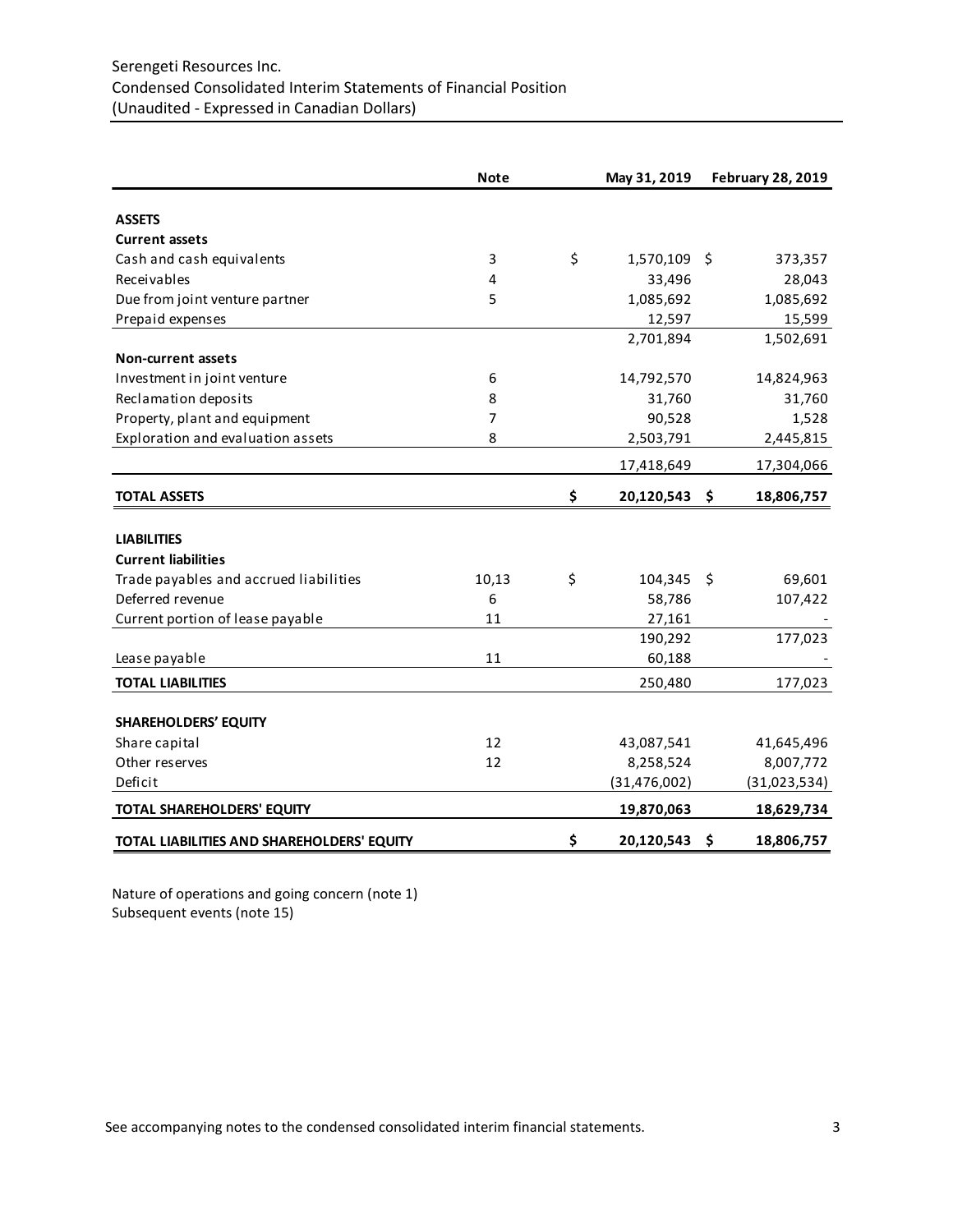|                                            |             | Three month period ended May 31, |            |
|--------------------------------------------|-------------|----------------------------------|------------|
|                                            | <b>Note</b> | 2019                             | 2018       |
| <b>Expenses</b>                            |             |                                  |            |
| Consulting                                 | 13          | \$<br>59,475<br>- \$             | 27,290     |
| Conventions and tradeshows                 |             | 4,206                            | 8,845      |
| Corporate development                      |             | 17,853                           | 3,203      |
| Depreciation                               |             | 2,661                            | 163        |
| Director fees                              | 13          | 16,239                           | 12,500     |
| Investor relations                         |             | 4,691                            | 10,126     |
| Management fees                            | 13          | 48,713                           | 47,746     |
| Office and miscellaneous                   |             | 16,705                           | 23,665     |
| Professional fees                          |             | 7,314                            | 11,088     |
| Project investigation costs                |             | 10,535                           | 20,063     |
| Salaries                                   |             | 25,650                           |            |
| Share-based compensation                   | 12          | 250,752                          | 231,104    |
| Transfer agent and filing fees             |             | 3,335                            | 9,556      |
|                                            |             | (468, 129)                       | (405, 349) |
| <b>Other Items</b>                         |             |                                  |            |
| Interest income                            |             | 9                                | 873        |
| Share of joint venture loss                | 6           | (780)                            | (1,894)    |
| Interest expense                           | 11          | (590)                            |            |
| Management income                          | 6           | 17,022                           | 5,280      |
|                                            |             | 15,661                           | 4,259      |
| Loss and comprehensive loss for the period |             | \$<br>$(452, 468)$ \$            | (401,090)  |
| Loss per share - basic and diluted         |             | \$<br>$(0.00)$ \$                | (0.00)     |
| Weighted average number of common shares   |             |                                  |            |
| outstanding                                |             | 93,640,429                       | 86,795,057 |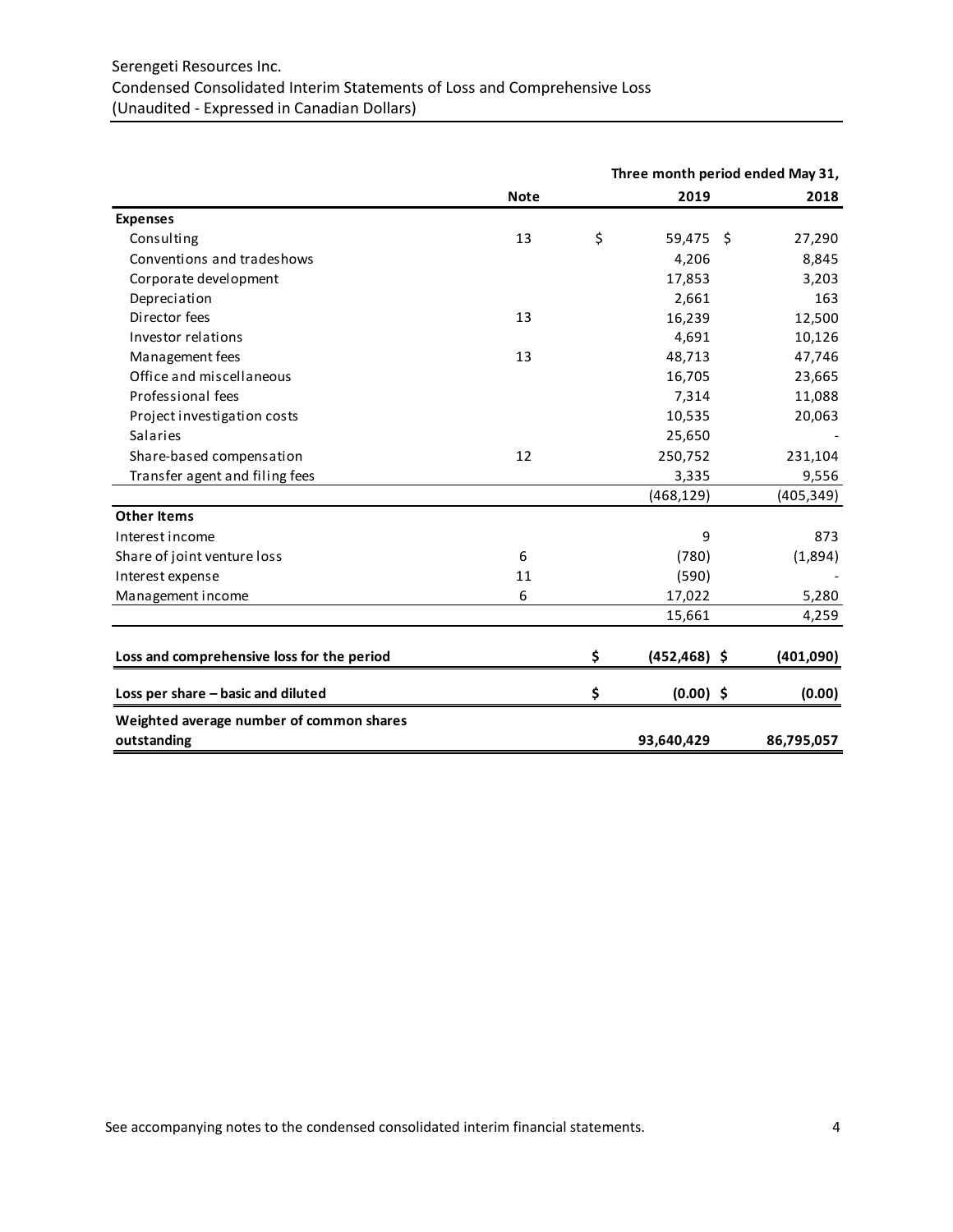# Serengeti Resources Inc. Condensed Consolidated Interim Statements of Changes in Shareholders' Equity (Unaudited - Expressed in Canadian Dollars)

|                                                     |      | Share capital       |    |            |    |                          |          |                          |                              |    |                                  |
|-----------------------------------------------------|------|---------------------|----|------------|----|--------------------------|----------|--------------------------|------------------------------|----|----------------------------------|
|                                                     | Note | Number of<br>shares |    | Amount     |    | Warrant<br>reserve       |          | Other<br>reserves        | Deficit                      |    | Total<br>Shareholders'<br>Equity |
| Balance at February 28, 2018                        |      | 86,635,121          | Ŝ. | 40,710,973 | Ś. | 175,345                  | S.       |                          | 7,836,703 \$ (31,195,283)    | -S | 17,527,738                       |
| Shares issued for acquisition of property interests |      | 212,058             |    | 29,688     |    |                          |          |                          |                              |    | 29,688                           |
| Shares issued for cash - exercise of warrants       |      | 1,975,000           |    | 206,250    |    |                          |          |                          |                              |    | 206,250                          |
| Share issuance costs                                |      |                     |    | (4,760)    |    |                          |          | $\overline{\phantom{a}}$ |                              |    | (4,760)                          |
| Reallocation of fair market value of warrants       |      |                     |    |            |    |                          |          |                          |                              |    |                                  |
| exercised                                           |      |                     |    | 58,484     |    | (58, 484)                |          |                          |                              |    |                                  |
| Share-based payments                                |      |                     |    |            |    |                          |          | 231,104                  |                              |    | 231,104                          |
| Net loss for the period                             |      |                     |    |            |    |                          |          | $\overline{\phantom{a}}$ | (401,090)                    |    | (401,090)                        |
| Balance at May 31, 2018                             |      | 88,822,179          | Ŝ. | 41,000,635 | Ś. | $116,861$ \$             |          |                          | 8,067,807 \$ (31,596,373) \$ |    | 17,588,930                       |
| Balance at February 28, 2019                        |      | 92,849,668          | S. | 41,645,496 | \$ | $\overline{\phantom{a}}$ | -S.      |                          | 8,007,772 \$ (31,023,534) \$ |    | 18,629,734                       |
| Shares issued for cash - flow-through financing     | 10   | 4,850,000           |    | 1,455,000  |    |                          |          |                          |                              |    | 1,455,000                        |
| Share issuance costs                                | 10   |                     |    | (12, 955)  |    |                          |          |                          |                              |    | (12, 955)                        |
| Share-based payments                                | 10   |                     |    |            |    |                          |          | 250,752                  |                              |    | 250,752                          |
| Net loss for the period                             |      |                     |    |            |    |                          |          |                          | (452, 468)                   |    | (452, 468)                       |
| Balance at May 31, 2019                             |      | 97,699,668          | s  | 43,087,541 | \$ |                          | <b>S</b> |                          | 8,258,524 \$ (31,476,002)    | S  | 19,870,063                       |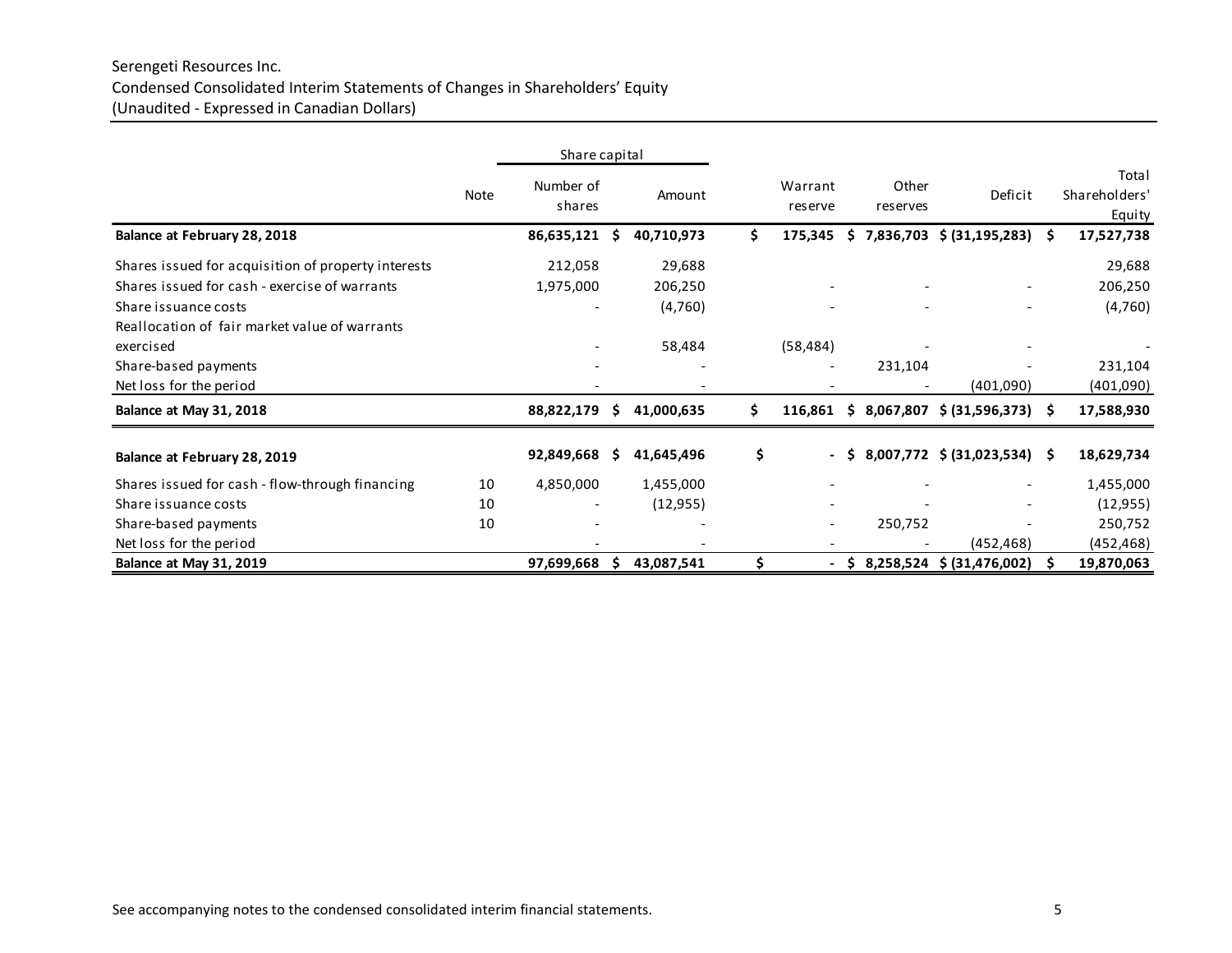# Serengeti Resources Inc. Condensed Consolidated Interim Statements of Cash Flows (Unaudited - Expressed in Canadian Dollars)

|                                                    | Three month period ended May 31, |                 |            |  |  |  |
|----------------------------------------------------|----------------------------------|-----------------|------------|--|--|--|
|                                                    |                                  | 2019            | 2018       |  |  |  |
| <b>Operating activities</b>                        |                                  |                 |            |  |  |  |
| Net loss for the period                            | \$                               | $(452, 468)$ \$ | (401,090)  |  |  |  |
| Adjustments for non-cash items:                    |                                  |                 |            |  |  |  |
| Depreciation                                       |                                  | 2,661           | 163        |  |  |  |
| Share of joint venture loss                        |                                  | 780             | 1,894      |  |  |  |
| Interest on lease payable                          |                                  | 590             |            |  |  |  |
| Management fee income                              |                                  | (17, 022)       | (5, 280)   |  |  |  |
| Share-based compensation                           |                                  | 250,752         | 231,104    |  |  |  |
| Changes in non-cash working capital items:         |                                  |                 |            |  |  |  |
| Receivables                                        |                                  | 1,026           | (15,057)   |  |  |  |
| Prepaid expenses                                   |                                  | 883             | 6,811      |  |  |  |
| Trade payables and accrued liabilities             |                                  | 3,821           | (31, 773)  |  |  |  |
| Net cash flows used in operating activities        |                                  | (208, 977)      | (213, 228) |  |  |  |
|                                                    |                                  |                 |            |  |  |  |
| <b>Investing activities</b>                        |                                  |                 |            |  |  |  |
| Expenditures on exploration and evaluation assets  |                                  | (35, 941)       | (40, 385)  |  |  |  |
| Net cash flows used in investing activities        |                                  | (35, 941)       | (40, 385)  |  |  |  |
| <b>Financing activities</b>                        |                                  |                 |            |  |  |  |
| Proceeds on issuance of common shares net of share |                                  |                 |            |  |  |  |
| issuance costs                                     |                                  | 1,444,453       | 206,250    |  |  |  |
| Lease payable repayments                           |                                  | (2,783)         |            |  |  |  |
|                                                    |                                  |                 |            |  |  |  |
| Net cash flows provided by financing activities    |                                  | 1,441,670       | 206,250    |  |  |  |
| Increase (decrease) in cash and cash equivalents   |                                  | 1,196,752       | (47, 363)  |  |  |  |
| Cash and cash equivalents, beginning of period     |                                  | 373,357         | 1,032,838  |  |  |  |
| Cash and cash equivalents, end of period           | \$                               | 1,570,109<br>\$ | 985,475    |  |  |  |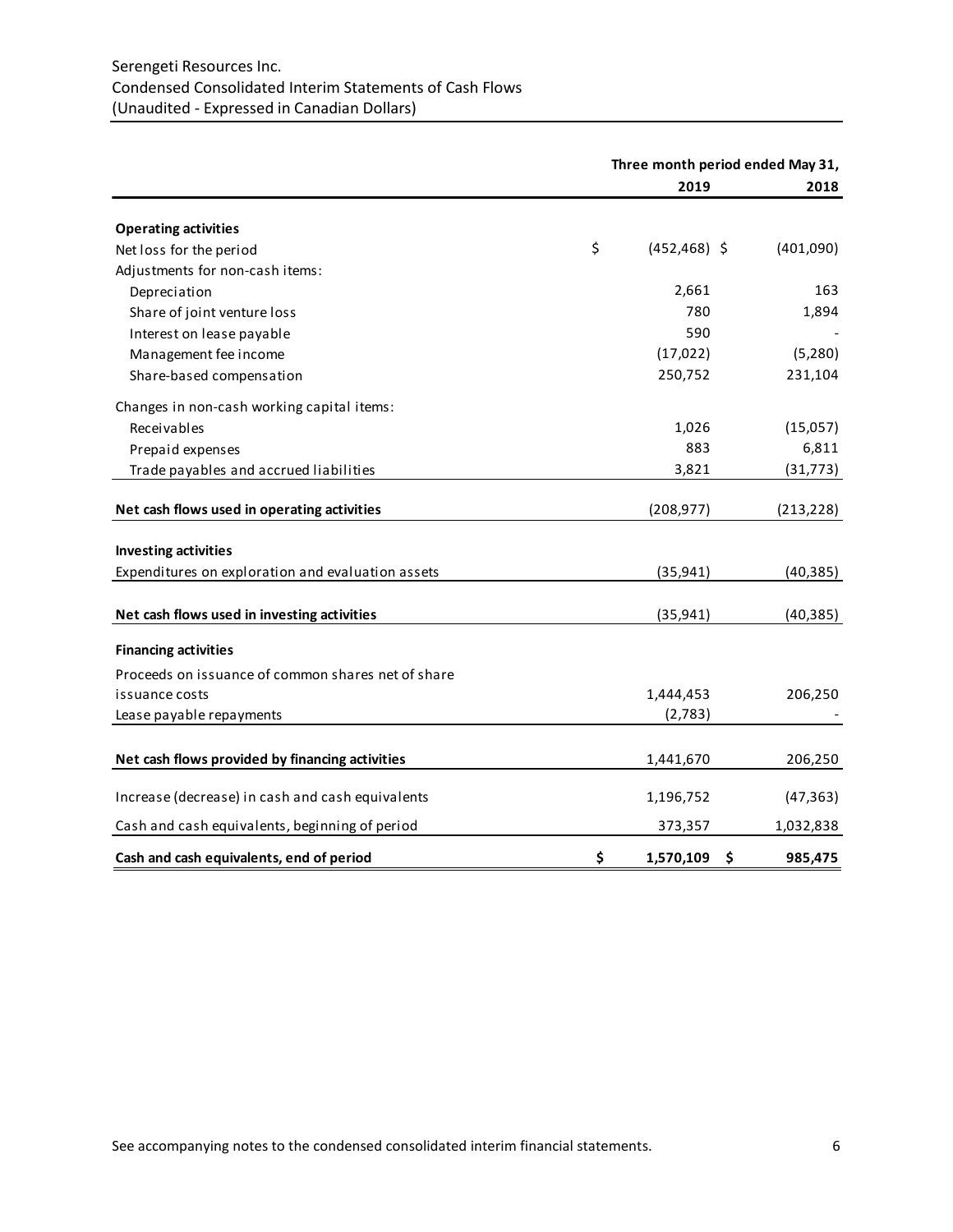#### **1. Nature of operations and going concern**

Serengeti Resources Inc. (the "Company" or "Serengeti") was incorporated on March 5, 1973, under the laws of the Province of British Columbia, Canada, and its principal activity is the acquisition and exploration of mineral properties in Canada. The Company's shares are traded on the TSX Venture Exchange ("TSX-V") under the symbol "SIR".

The head office and principal address of the Company is 800 West Pender Street, Suite 520, Vancouver, British Columbia, Canada, V6C 2V6. The Company's registered and records office address is 1185 West Georgia Street, Suite 1750, Vancouver, British Columbia, Canada, V6E 4E6.

# **Going concern**

These condensed consolidated interim financial statements have been prepared on the assumption that the Company will continue as a going concern, meaning it will continue in operation for the foreseeable future and will be able to realize assets and discharge liabilities in the ordinary course of operations. Different bases of measurement may be appropriate if the Company was not expected to continue operations for the foreseeable future. At May 31, 2019, the Company had not achieved profitable operations, had a net loss of \$452,468 for the period ended May 31, 2019 and accumulated losses of \$31,476,002 (February 28, 2019 - \$31,023,534) since inception, all of which indicate a material uncertainty that may cast significant doubt about the Company's ability to continue as a going concern. The Company is in the process of completing a preliminary feasibility study on its Kwanika property. The Company's continuation as a going concern is dependent upon successful completion of the preliminary feasibility study on its Kwanika property and its ability to attain profitable operations to generate funds and/or its ability to raise equity capital or borrowings sufficient to meet its current and future obligations. Although the Company has been successful in the past in raising funds to continue operations, there is no assurance it will be able to do so in the future.

# **2. Significant accounting policies and basis of preparation**

These consolidated financial statements were authorized for issue by the directors of the Company on July 26, 2019.

#### *Statement of compliance with International Financial Reporting Standards*

These condensed consolidated interim financial statements have been prepared in accordance with International Accounting Standard 34, Interim Financial Reporting ("IAS 34") using accounting policies consistent with International Financial Reporting Standards ("IFRS") as issued by the International Accounting Standards Board ("IASB") and interpretations of the International Financial Reporting Interpretations Committee ("IFRIC"). The accounting policies and methods of computation applied by the Company in these condensed consolidated interim financial statements are the same as those applied in the Company's annual financial statements as at and for the year ended February 28, 2018 with the exception of the new accounting policy adopted in the current period.

The condensed consolidated interim financial statements do not include all of the information and note disclosures required for full annual financial statements and should be read in conjunction with the Company's annual financial statements as at and for the year ended February 28, 2018.

#### *New accounting standards*

Effective March 1, 2019, the Company has adopted *IFRS 16 Leases.* IFRS 16 is a new standard which sets out the principles for the recognition, measurement, presentation and disclosure of leases for both the lessee and the lessor. It introduces a single lessee accounting model that requires the recognition of all assets and liabilities arising from a lease. The Company is a lessee in respect of its office lease. As a result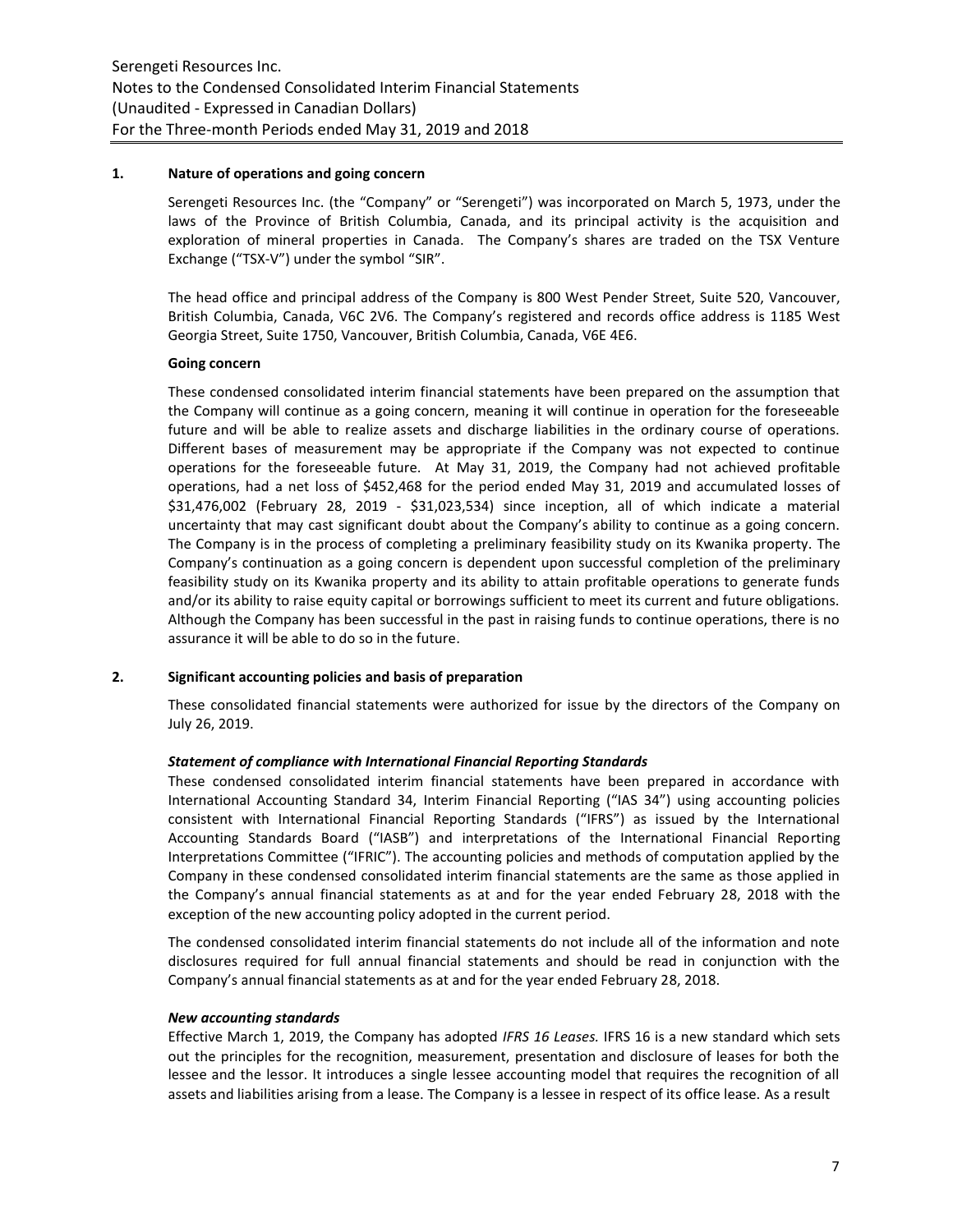# **2. Significant accounting policies and basis of preparation** (cont'd)

### *New accounting standards (cont'd)*

of the new accounting policy, the Company recorded a lease liability and a leased office asset of \$91,661 at the inception of its office lease on May 1, 2019. The asset is being amortized over the lease term of 3 years on a straight - line basis. Lease payments are being recorded against the lease liability and interest expense of 8% is being recorded on the liability.

### **3. Cash and cash equivalents**

The components of cash and cash equivalents are as follows:

|                                    | May 31,   | February 28, |
|------------------------------------|-----------|--------------|
|                                    | 2019      | 2019         |
| Cash at bank                       | 21,609    | 145,857      |
| Guaranteed investment certificates | 1,548,500 | 227,500      |
|                                    | 1,570,109 | 373,357      |

#### **4. Receivables**

|                                                  |   | May 31, |    | February 28, |
|--------------------------------------------------|---|---------|----|--------------|
|                                                  |   | 2019    |    | 2019         |
| Exploration costs recoverable from joint venture |   |         |    |              |
| partner                                          | S | 17,867  | -S | 19,281       |
| Goods and services tax receivable                |   | 15,423  |    | 8,354        |
| Other receivables                                |   | 206     |    | 408          |
|                                                  |   | 33,496  |    | 28,043       |

### **5. Due from joint venture partner**

Pursuant to the joint venture agreement with Kwanika Copper Corporation ("KCC"), (note 6), the Company is entitled to the proceeds from the Mineral Exploration Tax Credit to be paid to KCC and has been recorded as a receivable and included in the statement of financial position in due from joint venture partner. The estimated proceeds of \$1,082,286 were included in other income in the statement of income and comprehensive income for the year ended February 28, 2019.

# **6. Investment in joint venture – Kwanika Copper Corporation**

On November 24, 2017, Serengeti completed a transaction whereby Serengeti, POSCO INTERNATIONAL Corporation (formerly POSCO DAEWOO Corporation) ("PDI") and KCC (formerly Daewoo Minerals Canada Corporation) signed a definitive joint venture agreement (the "JVA") for the exploration and development of the Kwanika and surrounding properties (the "Project"). Pursuant to the JVA, the respective interests of Serengeti and PDI in the Project have been transferred to KCC, which serves as the vehicle for the joint venture.

PDI contributed a total of \$8,300,000 in cash and holds 8,200,000 million common shares of KCC (representing 35% of the total issued shares of KCC). Serengeti contributed its 95% ownership of the Kwanika property, in exchange for 15,228,571 common shares of KCC (representing 65% of the total issued shares of KCC).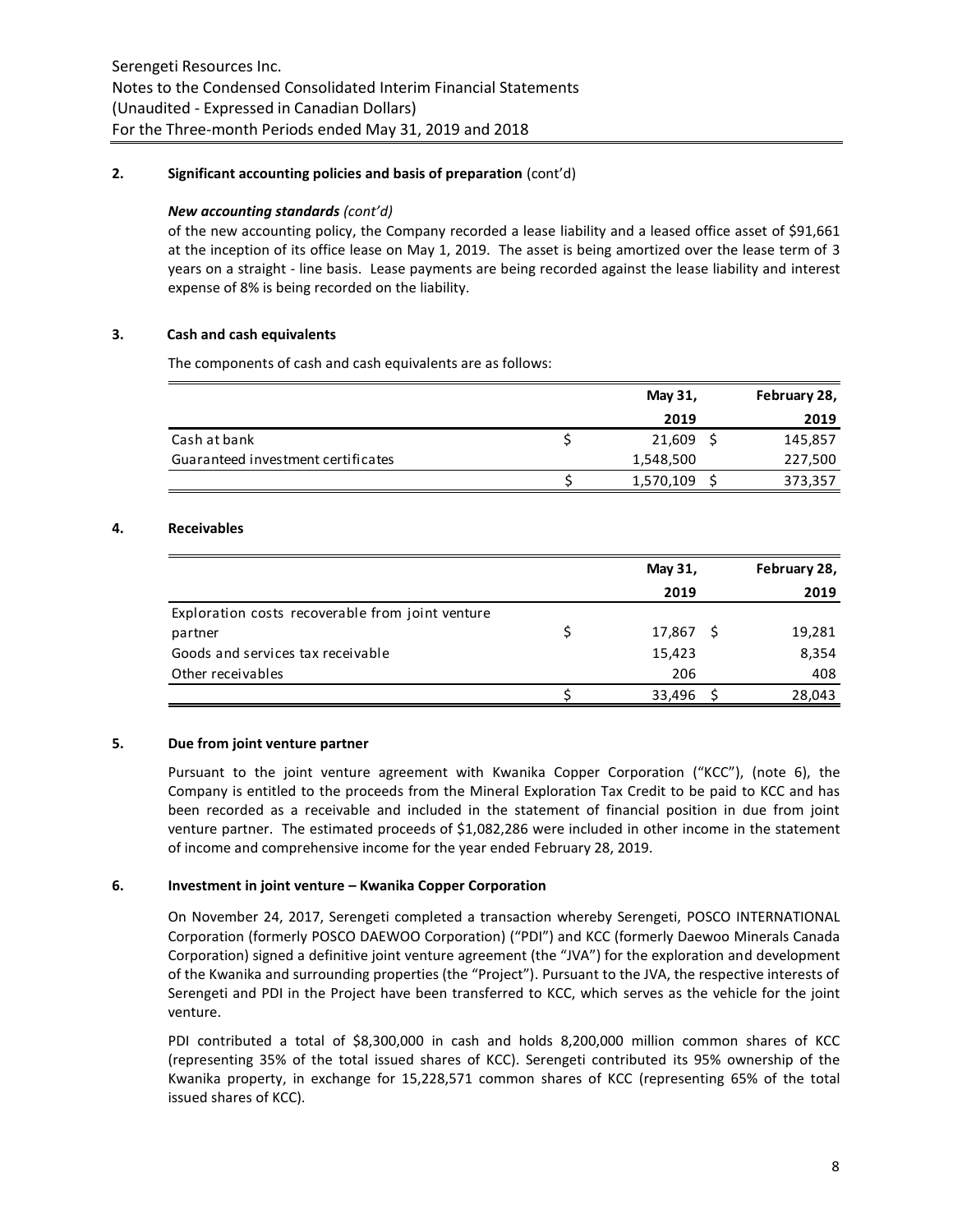### **6. Investment in joint venture - Kwanika Copper Corporation** (cont'd)

Serengeti will remain as project operator so long as it maintains a majority interest and receives a 10% management fee on expenditures. Management fee income of \$17,022 (2018: \$5,280), representing 35% of the management fees earned from the joint venture in the current period, has been recorded in the consolidated statement of loss and comprehensive loss for the period ended May 31, 2019.

In addition to maintaining its Project interest, Serengeti will be granted a 1% net smelter return royalty ("NSR") if its Project interest is diluted below 50% and an additional 0.5% NSR if its interest is diluted below 33 ⅓%, subject to partial buyback provisions to KCC. KCC will have certain concentrate offtake rights from production on the project, subject to Serengeti's ability to enter into separate streaming arrangements.

# **Summarized statement of financial position – Kwanika Copper Corporation**

|                                     | May 31, 2019<br>(unaudited) |
|-------------------------------------|-----------------------------|
| Current assets                      | \$<br>1,061,820             |
| Non-current assets                  | 22,709,785                  |
| <b>Total assets</b>                 | \$<br>23,771,605            |
| Current liabilities                 | \$<br>367,686               |
| Shareholders' equity                |                             |
| Common shares                       |                             |
| Serengeti Resources Inc.            | 15,228,571                  |
| Daewoo Minerals Canada Corporation  | 8,300,000                   |
| Deficit                             | (124, 652)                  |
| Total shareholders' equity          | 23,403,919                  |
| <b>Total equity and liabilities</b> | \$<br>23,771,605            |

Changes in the investment in joint venture for the period ended May 31, 2019 are as follows:

| Balance February 28, 2019                                                                                                                      | 14.824.963 |
|------------------------------------------------------------------------------------------------------------------------------------------------|------------|
| Share of joint venture loss from March 1, 2019 to May 31, 2019<br>65% of management fee income earned from joint venture from March 1, 2019 to | (780)      |
| May 31, 2019                                                                                                                                   | (31,613)   |
| Balance May 31, 2019                                                                                                                           | 14,792,570 |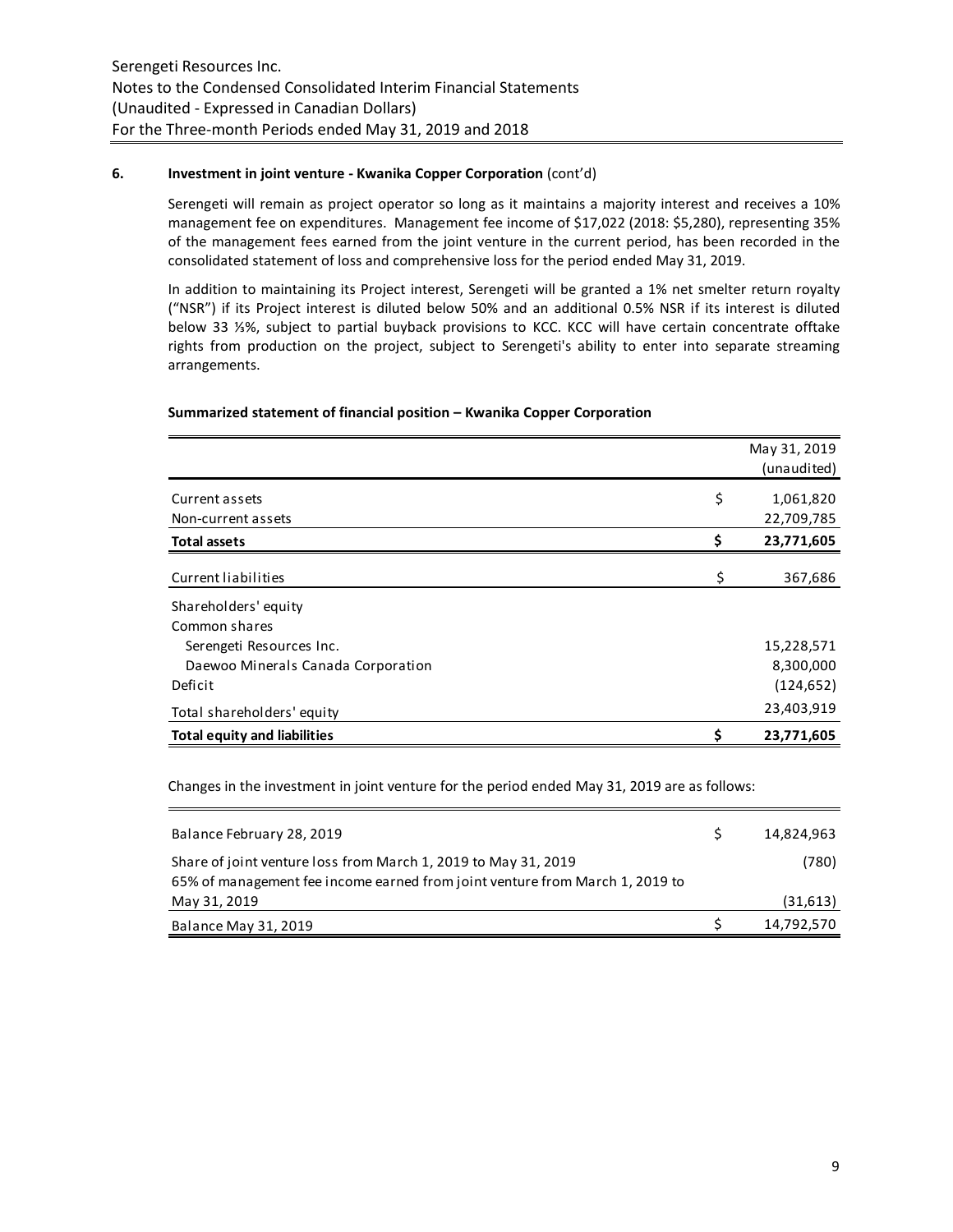# **7. Property, plant and equipment**

|                             |                                |      | Furniture and |      |         |
|-----------------------------|--------------------------------|------|---------------|------|---------|
|                             | Leased Office                  |      | Equipment     |      | Total   |
| Cost                        |                                |      |               |      |         |
| Balance February 28, 2019   | \$<br>$\overline{\phantom{a}}$ | -\$  | 26,956        | - \$ | 26,956  |
| Additions                   | 91,661                         |      |               |      | 91,661  |
| <b>Balance May 31, 2019</b> | \$<br>91,661                   | Ŝ.   | 26,956        | - \$ | 118,617 |
|                             |                                |      |               |      |         |
| Accumulated depreciation    |                                |      |               |      |         |
| Balance February 28, 2019   | \$                             | - \$ | $25,428$ \$   |      | 25,428  |
| Additions                   | 2,546                          |      | 115           |      | 2,661   |
| <b>Balance May 31, 2019</b> | \$<br>2,546                    | Ŝ.   | 25,543        | - Ś  | 28,089  |
|                             |                                |      |               |      |         |
| Net book value              |                                |      |               |      |         |
| Balance February 28, 2019   | \$                             |      | 1,528         | S    | 1,528   |
| <b>Balance May 31, 2019</b> | \$<br>89,115                   | \$   | 1,413         | \$   | 90,528  |

The leased office is being amortized on a straight-line basis over the lease period of 3 years.

# **8. Exploration and evaluation assets**

The following is a description of the Company's exploration and evaluation assets and the related expenditures incurred for the period ended May 31, 2019:

|                                         | Atty               |      | <b>Milligan West</b> |   | Other        |   | Total     |
|-----------------------------------------|--------------------|------|----------------------|---|--------------|---|-----------|
| <b>Property acquisition costs</b>       |                    |      |                      |   |              |   |           |
| Balance, beginning of period            | \$<br>$126,551$ \$ |      | $43,111$ \$          |   | $817,039$ \$ |   | 986,701   |
| Additions                               | 25,797             |      |                      |   | 1,424        |   | 27,221    |
| Balance, end of period                  | 152,348            |      | 43,111               |   | 818,463      |   | 1,013,922 |
| <b>Exploration and evaluation costs</b> |                    |      |                      |   |              |   |           |
| Balance, beginning of period            | 378,916            |      | 521,816              |   | 558,382      |   | 1,459,114 |
| Costs incurred during period:           |                    |      |                      |   |              |   |           |
| Camp and operations                     | 1,851              |      |                      |   | 2,116        |   | 3,967     |
| Consulting                              | 9,933              |      | 227                  |   | 12,506       |   | 22,666    |
| Storage                                 |                    |      |                      |   | 2,658        |   | 2,658     |
| Travel and accommodation                | 1,138              |      |                      |   | 326          |   | 1,464     |
|                                         | 12,922             |      | 227                  |   | 17,606       |   | 30,755    |
| Balance, end of period                  | 391,838            |      | 522,043              |   | 575,988      |   | 1,489,869 |
| Total                                   | \$<br>544,186      | - \$ | 565,154              | S | 1,394,451    | S | 2,503,791 |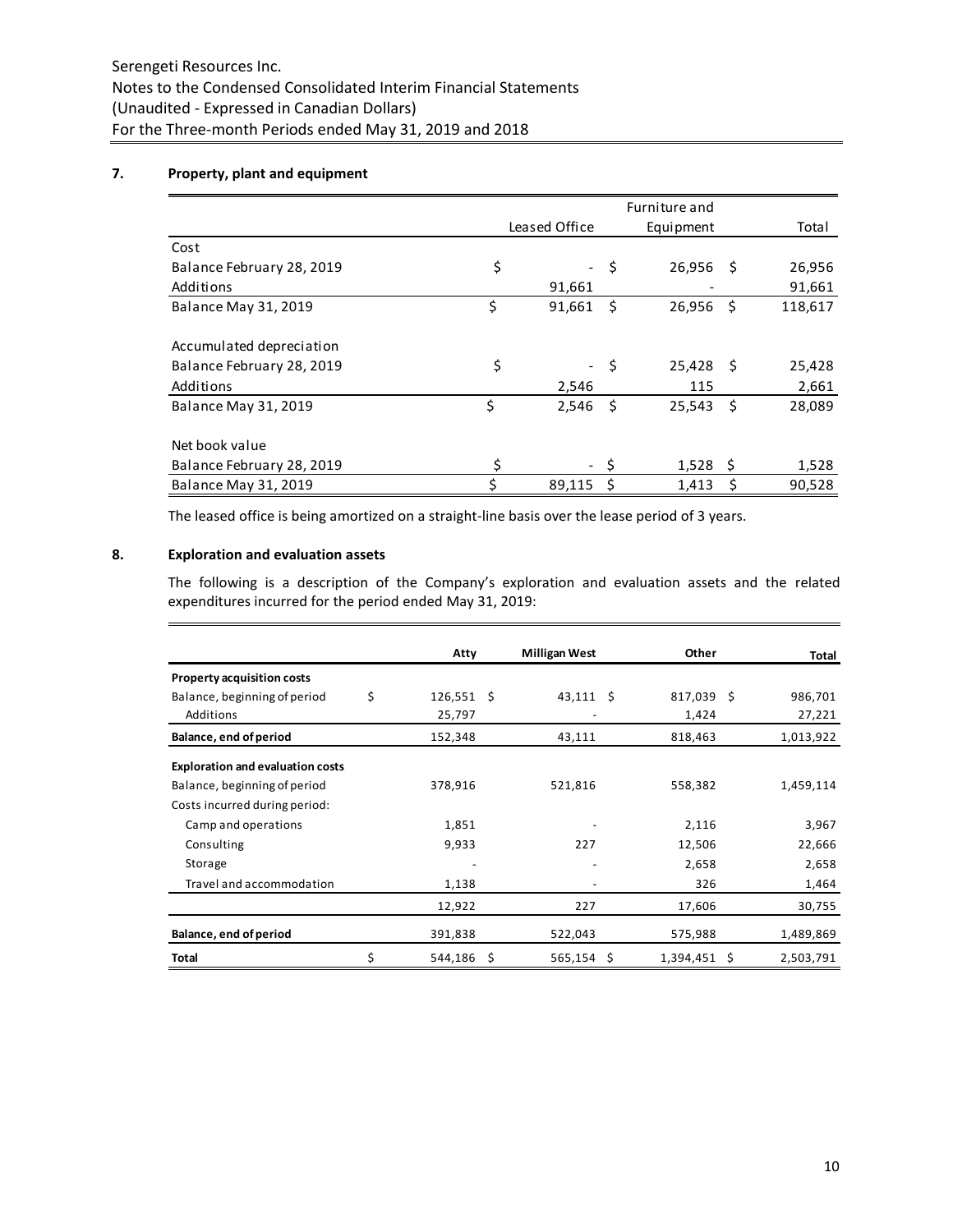### **8. Exploration and evaluation assets** (cont'd)

The following is a description of the Company's exploration and evaluation assets and the related expenditures incurred for the year ended February 28, 2019:

|                                         | Atty          |    | <b>Milligan West</b> | Other          | Total      |
|-----------------------------------------|---------------|----|----------------------|----------------|------------|
| Property acquisition costs              |               |    |                      |                |            |
| Balance, beginning of year              | \$            | S. | $43,111$ \$          | 791,175 \$     | 834,286    |
| Additions                               | 126,551       |    |                      | 25,864         | 152,415    |
| Balance, end of year                    | 126,551       |    | 43,111               | 817,039        | 986,701    |
| <b>Exploration and evaluation costs</b> |               |    |                      |                |            |
| Balance, beginning of year              |               |    | 513,115              | 554,258        | 1,067,373  |
| Costs incurred during year:             |               |    |                      |                |            |
| Aircraft                                | 135,515       |    |                      | 30,781         | 166,296    |
| Analysis                                | 15,699        |    | 359                  | 3,117          | 19,175     |
| Camp and operations                     | 44,378        |    | 2,106                | 16,475         | 62,959     |
| Consulting                              | 64,372        |    | 5,137                | 39,244         | 108,753    |
| Geophysics                              | 101,038       |    |                      | 64,021         | 165,059    |
| Travel and accommodation                | 17,914        |    | 2,750                | 10,321         | 30,985     |
|                                         | 378,916       |    | 10,352               | 163,959        | 553,227    |
| Other items:                            |               |    |                      |                |            |
| Cost recoveries                         |               |    | (1,651)              |                | (1,651)    |
| Impairment                              |               |    |                      | (159, 835)     | (159, 835) |
| Balance, end of year                    | 378,916       |    | 521,816              | 558,382        | 1,459,114  |
| <b>Total</b>                            | \$<br>505,467 | Ŝ. | 564,927 \$           | $1,375,421$ \$ | 2,445,815  |

a) Atty and ATG Claims

The Company entered into an agreement to acquire a 100% interest in the Atty property from Finlay Minerals Ltd. ("Finlay") and adjacent claims ("ATG Claims") from Electrum Resource Corp. ("Electrum") on March 4, 2018 and the agreement was approved by the TSX-V on April 10, 2018.

In consideration for the interest in the Atty property the Company is required to complete aggregate exploration expenditures of \$12,000,000 over eight years, of which \$300,000 is required for 2019, make aggregate cash payments of \$625,000 over eight years of which \$25,000 was due upon signing (paid), and make \$975,000 in payments, payable in cash or shares of the Company, of which \$25,000 was due on TSX-V approval of the transaction (314,265 shares with a fair value of \$75,283 and \$26,365 cash have been issued and paid to date). Electrum is entitled to a net smelter return royalty of 3% on the property which may be reduced to 1.5% by making aggregate optional payments of \$500,000. During the year ended February 28, 2019, the Company issued 56,882 shares with a fair value of \$20,478 in optional payments towards reducing the net smelter return royalty.

The Company also agreed to make a payment of the lesser of \$1,000,000 or the value of 500,000 shares of the Company upon a production decision for the property.

In consideration for the ATG Claims, the Company is required to issue 200,000 shares of the Company, of which 40,000 were to be issued on TSX-V approval with the remaining 160,000 shares to be issued at 40,000 shares per year for a period of four years (80,000 shares with a fair value of \$20,000 have been issued to date).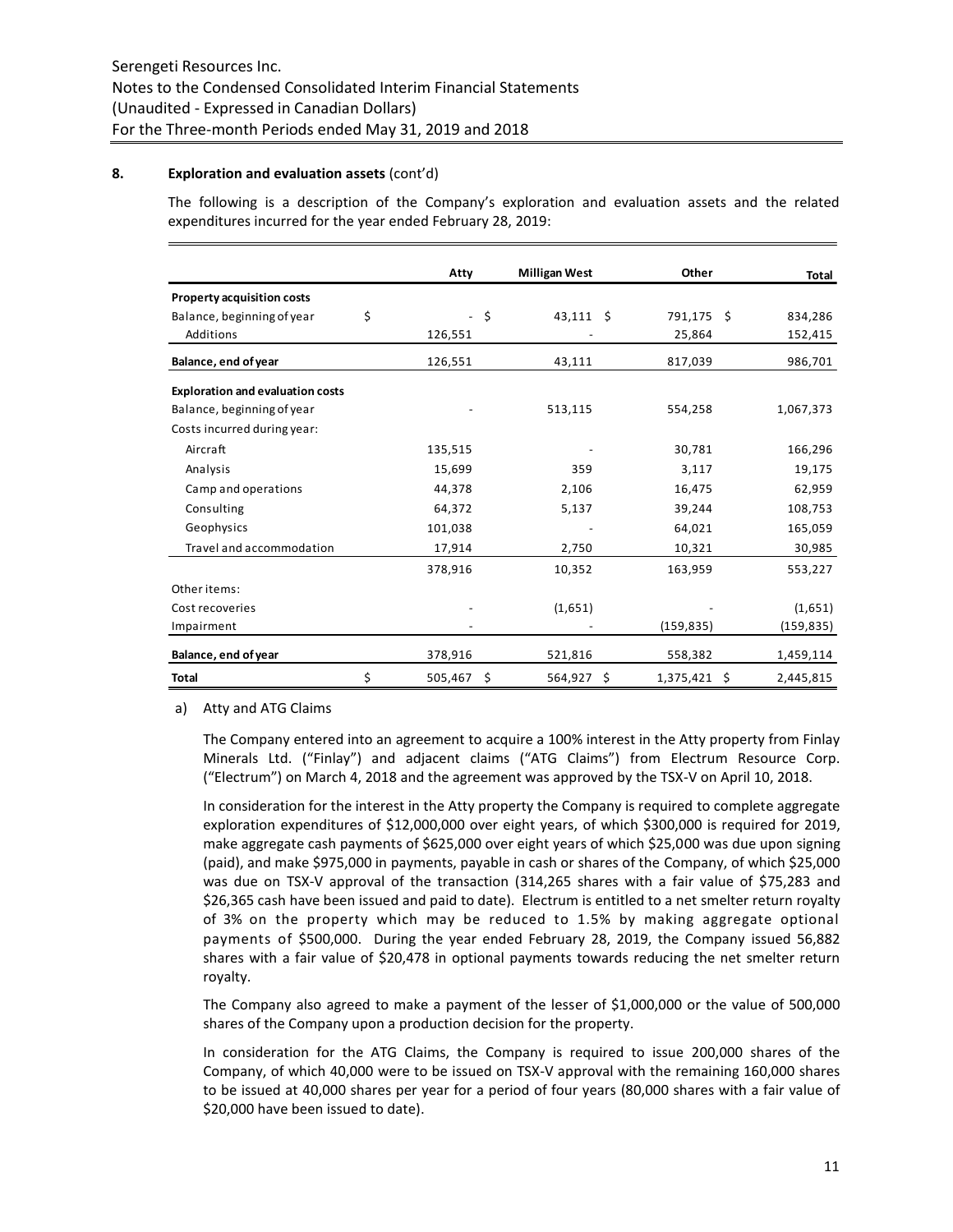#### **8. Exploration and evaluation assets** (cont'd)

b) Net Smelter Return Royalties – Thor Marmot and Deer Lake Properties

During the year ended February 28, 2019, the Company acquired net smelter return royalties of 0.75% on each of the Thor Marmot and Deer Lake Properties located in the Kemess and Kamloops Mining Districts from Electrum and received a payment of \$10,000 in exchange for Portable Assessment Credits that the Company transferred to Electrum to enable Electrum to advance the legacy claims on both properties for the maximum allowable five-year period.

### c) Milligan West

The Company owns a 56.3% interest in the Milligan West property in joint venture with Fjordland Exploration Inc., an arm's-length company also listed on the TSX-V.

### d) Other B.C. Properties

Serengeti holds a 100% interest in eleven other properties. All of the Company's current mineral properties are located in British Columbia.

### **9. Reclamation deposits**

The Company has posted bonds and investment certificates to provide for certain potential reclamation liabilities as agreed with the Province of British Columbia – Ministry of Energy, Mines and Petroleum Resources.

|                              | May 31,                  | February 28, |
|------------------------------|--------------------------|--------------|
|                              | 2019                     | 2019         |
| Balance, beginning of period | 31,760                   | 94,284       |
| Changes in period            | $\overline{\phantom{a}}$ | (62, 524)    |
| Balance, end of period       | 31,760                   | 31,760       |

#### **10. Trade payables and accrued liabilities**

|                                          | May 31, | February 28, |
|------------------------------------------|---------|--------------|
|                                          | 2019    | 2019         |
| Trade payables                           | 54,022  | 42,272       |
| Amounts due to related parties (note 13) | 13,084  | 6,478        |
| Accrued liabilities                      | 37.239  | 20,851       |
|                                          | 104,345 | 69,601       |

#### **11. Lease payable**

On May 1, 2019, the Company entered into an office lease agreement for a period of three years. The lease payments are \$2,739 per month for the first year and rise by approximately 4% each year thereafter. The Company has recorded the lease as a liability and the leased office as an asset in accordance with IFRS 16. The fair value of the lease of \$91,661 was determined through discounting the future lease payments at a market rate of interest applicable to a similar loan for the purchase of the office space.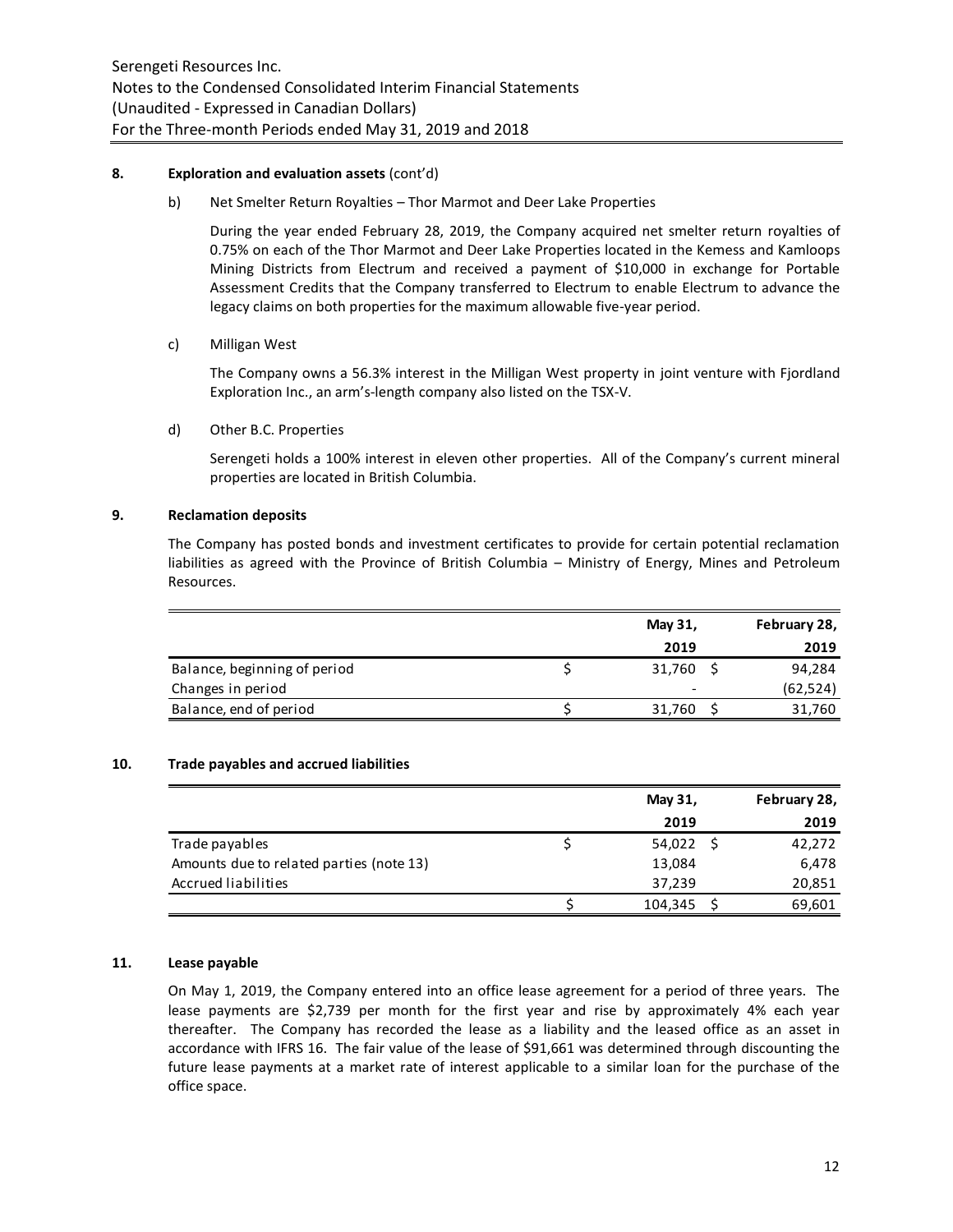# **11. Lease payable** (cont'd)

The following table summarizes the lease transactions for the period ended May 31, 2019:

|                                | May 31, | February 28, |
|--------------------------------|---------|--------------|
|                                | 2019    | 2019         |
| Balance at beginning of period |         |              |
| Additions                      | 91,661  |              |
| Payments made                  | (4,902) |              |
| Interest recorded              | 590     |              |
| Balance at end of period       | 87,349  |              |

|                   | May 31, | February 28, |
|-------------------|---------|--------------|
|                   | 2019    | 2019         |
| Current portion   | 27,161  |              |
| Long term portion | 60,188  |              |
|                   | 87,349  |              |

### **12. Share capital and reserves**

#### *Authorized share capital*

An unlimited number of common shares without par value.

#### *Issued share capital*

At May 31, 2019, there were 97,699,668 issued and fully paid common shares (February 28, 2019 – 92,849,668).

On May 17, 2019, the Company completed a non-brokered private placement financing, issuing 4,850,000 flow-through common shares at a price of \$0.30 per share for gross proceeds of \$1,455,000. Share issuance costs of \$12,955 were incurred in connection with the private placement.

#### *Basic and diluted loss per share*

The basic and diluted loss per share for the period ended May 31, 2019 was \$0.00 (2018 - \$0.00). The calculation of basic and diluted loss per share for the period ended May 31, 2019 was based on the loss attributable to common shareholders of \$452,468 (2018 - \$401,090) and the weighted average number of common shares outstanding of 93,640,429 (2018 – 86,795,057). The diluted loss per share does not include the effect of stock options and warrants as they are anti-dilutive. At May 31, 2019, the total number of potentially dilutive warrants was 2,150,000 (2018 – 2,875,100) and the total number of potentially dilutive stock options was 7,895,000 (2018 – 8,245,000). The aggregate number of potentially dilutive shares was 10,045,000 (2018 – 11,120,100).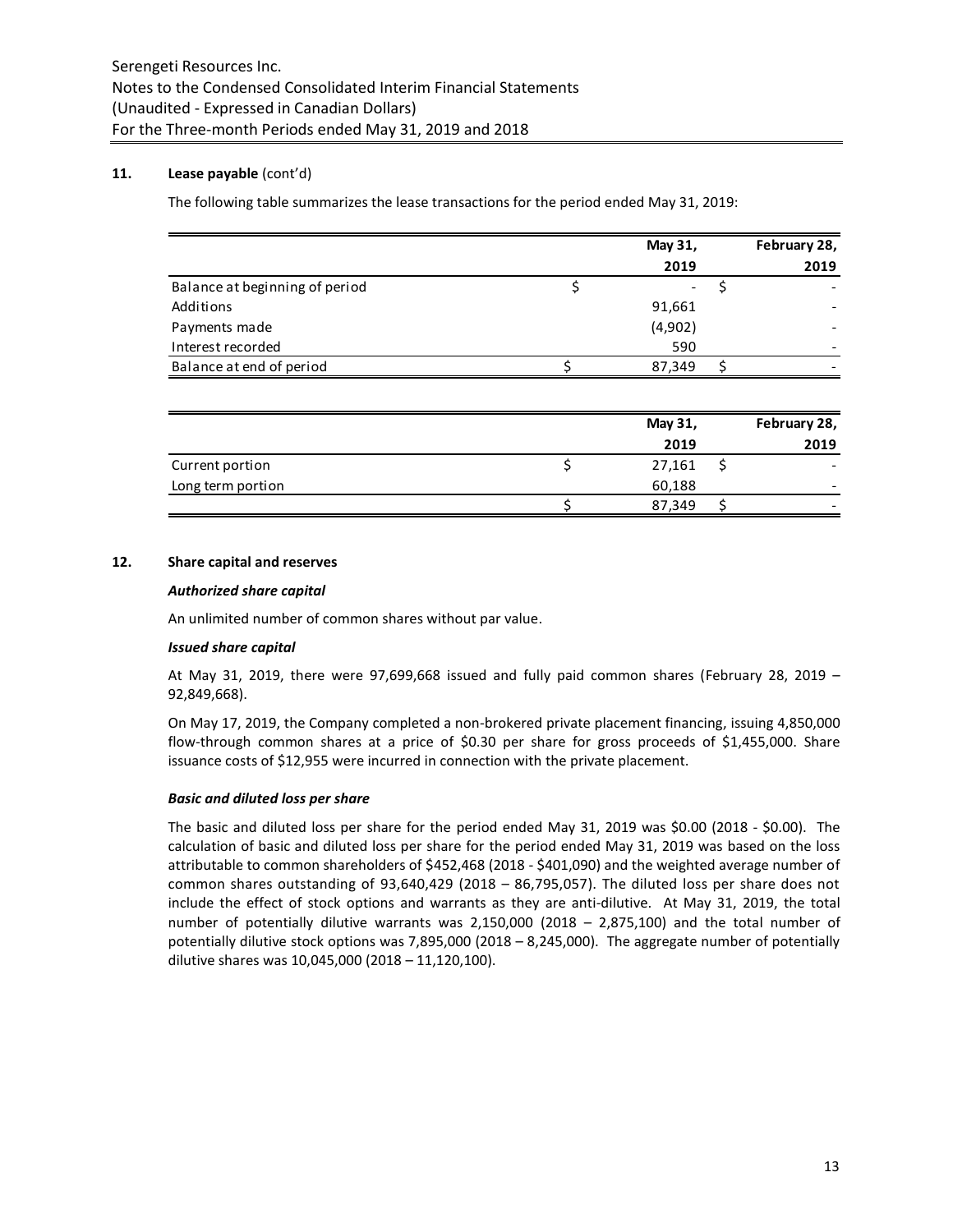### **12. Share capital and reserves** (cont'd)

There were no warrant transactions for the period ended May 31, 2019.

#### *Warrants*

Warrants outstanding at May 31, 2019 and February 28, 2019 are as follows:

| Expiry       | <b>Exercise</b> | <b>Number</b> |
|--------------|-----------------|---------------|
| date         | price           | of warrants   |
| Dec 13, 2019 | \$0.22          | 2,150,000     |

#### *Stock options*

The Company has adopted an incentive stock option plan, which provides that the Board of Directors of the Company may from time to time, in its discretion, and in accordance with TSX-V policies, grant to directors, officers, employees and consultants of the Company, non-transferable stock options to purchase common shares, provided that the number of common shares reserved for issuance does not exceed a fixed total of 12,624,000. Such options may be exercisable for a period of up to five years from the date of grant.

During the period ended May 31, 2019, The Company granted 1,550,000 stock options with an exercise price of \$0.23, exercisable for a period of 5 years and 150,000 stock options with an exercise price of \$0.23, exercisable for a period of 2 years.

The changes in stock options during the period ended May 31, 2019 and year ended February 28, 2019, are as follows:

|                                    | May 31, 2019 |    |                                 | <b>February 28, 2019</b> |    |                                 |  |
|------------------------------------|--------------|----|---------------------------------|--------------------------|----|---------------------------------|--|
|                                    | Number of    |    | Weighted<br>average<br>exercise | Number of                |    | Weighted<br>average<br>exercise |  |
|                                    | options      |    | price                           | options                  |    | price                           |  |
| Options outstanding, beginning of  |              |    |                                 |                          |    |                                 |  |
| period                             | 6,195,000    | Ś. | 0.11                            | 8,270,000                | Ś  | 0.10                            |  |
| Options granted                    | 1,700,000    |    | 0.23                            | 1,800,000                |    | 0.15                            |  |
| Options exercised                  |              |    |                                 | (2,050,000)              |    | 0.08                            |  |
| Options expired                    |              |    |                                 | (1,825,000)              |    | 0.12                            |  |
| Options outstanding, end of period | 7,895,000    | Ś  | 0.14                            | 6,195,000                | \$ | 0.11                            |  |
| Options exercisable, end of period | 7,361,666    | Ŝ. | 0.14                            | 6,195,000                | \$ | 0.11                            |  |

Details of options outstanding as at May 31, 2019 are as follows:

| <b>Weighted average</b> | <b>Weighted average</b> | <b>Number of options</b> | <b>Number of options</b> |
|-------------------------|-------------------------|--------------------------|--------------------------|
| exercise price          | contractual life        | outstanding              | exercisable              |
| $$0.05 - $0.095$        | 1.80 years              | 2,645,000                | 2,645,000                |
| $$0.15 - $0.23$$        | 3.62 years              | 5,250,000                | 4,716,666                |
|                         | 3.01 years              | 7,895,000                | 7,361,666                |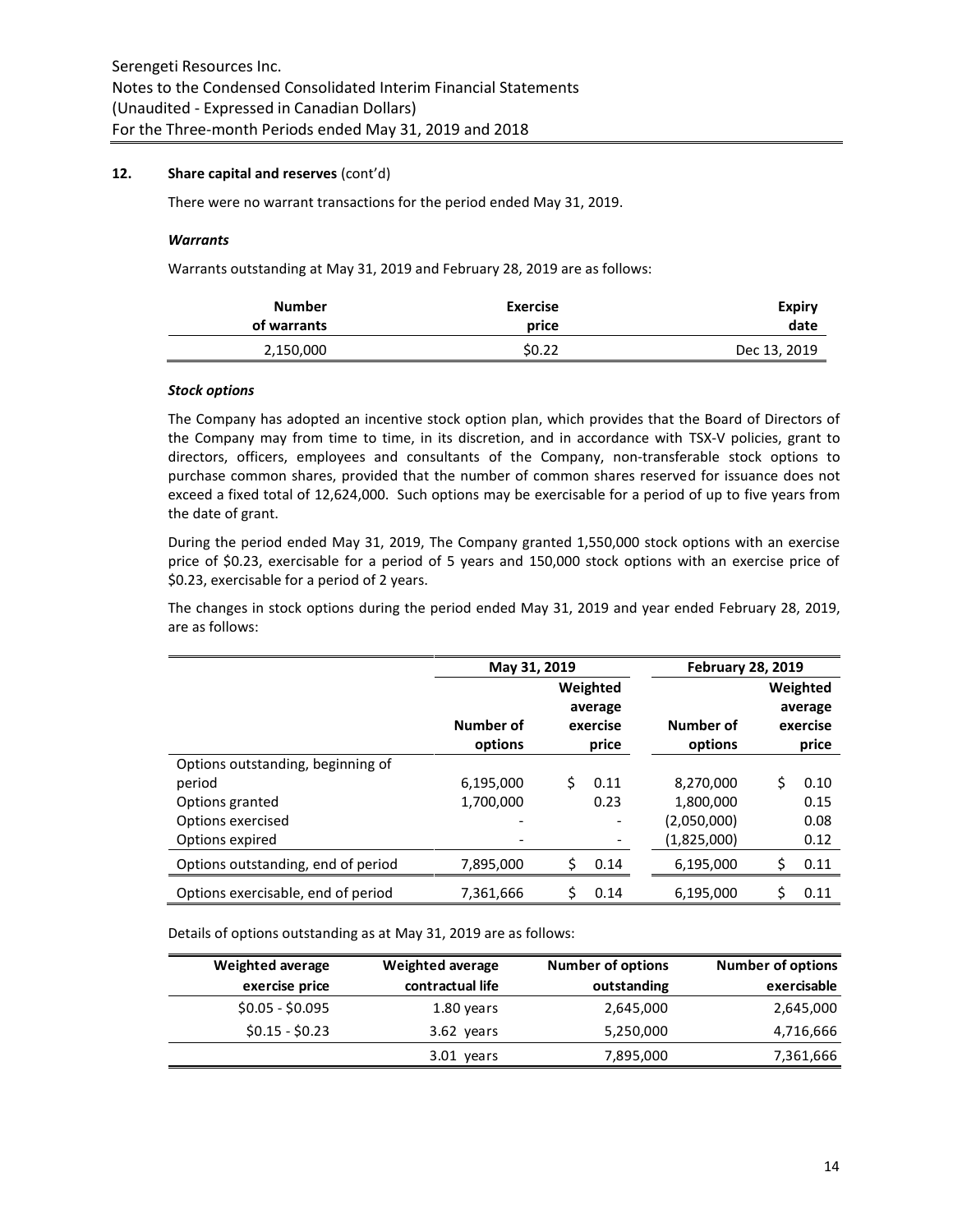### **12. Share capital and reserves** (cont'd)

#### *Stock options (cont'd)*

During the period ended May 31, 2019, the Company granted  $1,700,000$  (2018 – 1,800,000) stock options with a weighted average fair value of \$0.20 (2018  $-$  \$0.12) per option. The Company recorded sharebased compensation of \$250,752 (2018 - \$231,104) relating to options vested during the period.

The fair value of options granted was determined using the Black-Scholes option pricing model using the following weighted average assumptions:

|                          | May 31, 2019 | May 31, 2018 |
|--------------------------|--------------|--------------|
| Expected life of options | 4.74 years   | 4.67 years   |
| Annualized volatility    | 129.97%      | 124.32%      |
| Risk-free interest rate  | 1.58%        | 2.03%        |
| Dividend rate            | 0%           | 0%           |
|                          |              |              |

# *Warrant and share-based payment reserves*

The share-based payment and warrant reserves comprise stock-based compensation expense and other warrant payments. When stock options or warrants are exercised, the corresponding amount will be transferred to share capital.

# **13. Related party transactions**

#### *Related party balances*

The following amounts due to related parties are included in trade payables and accrued liabilities (note 10). These amounts are unsecured, non-interest bearing and have no fixed terms of repayment.

|                                       | May 31, | February 28, |
|---------------------------------------|---------|--------------|
|                                       | 2019    | 2019         |
| Directors and officers of the Company | 13,084  | 6.478        |

#### *Key management personnel compensation – paid or accrued*

Key management personnel include those persons having authority and responsibility for planning, directing and controlling activities of the Company as a whole. The Company has determined that its key management personnel consists of the Company's Board of Directors and corporate officers.

|                          | Three-month period ended |  |              |
|--------------------------|--------------------------|--|--------------|
|                          | May 31, 2019             |  | May 31, 2018 |
| Management fees          | 46,759                   |  | 45,381       |
| Consulting (1)           | 63,705                   |  | 24,040       |
| Director fees            | 16,239                   |  | 12,500       |
| Share-based compensation | 193,401                  |  | 195,074      |
|                          | 320,104                  |  | 276,995      |

(1) Includes accounting fees paid to a company controlled by the CFO of \$15,600 (2018: \$15,310).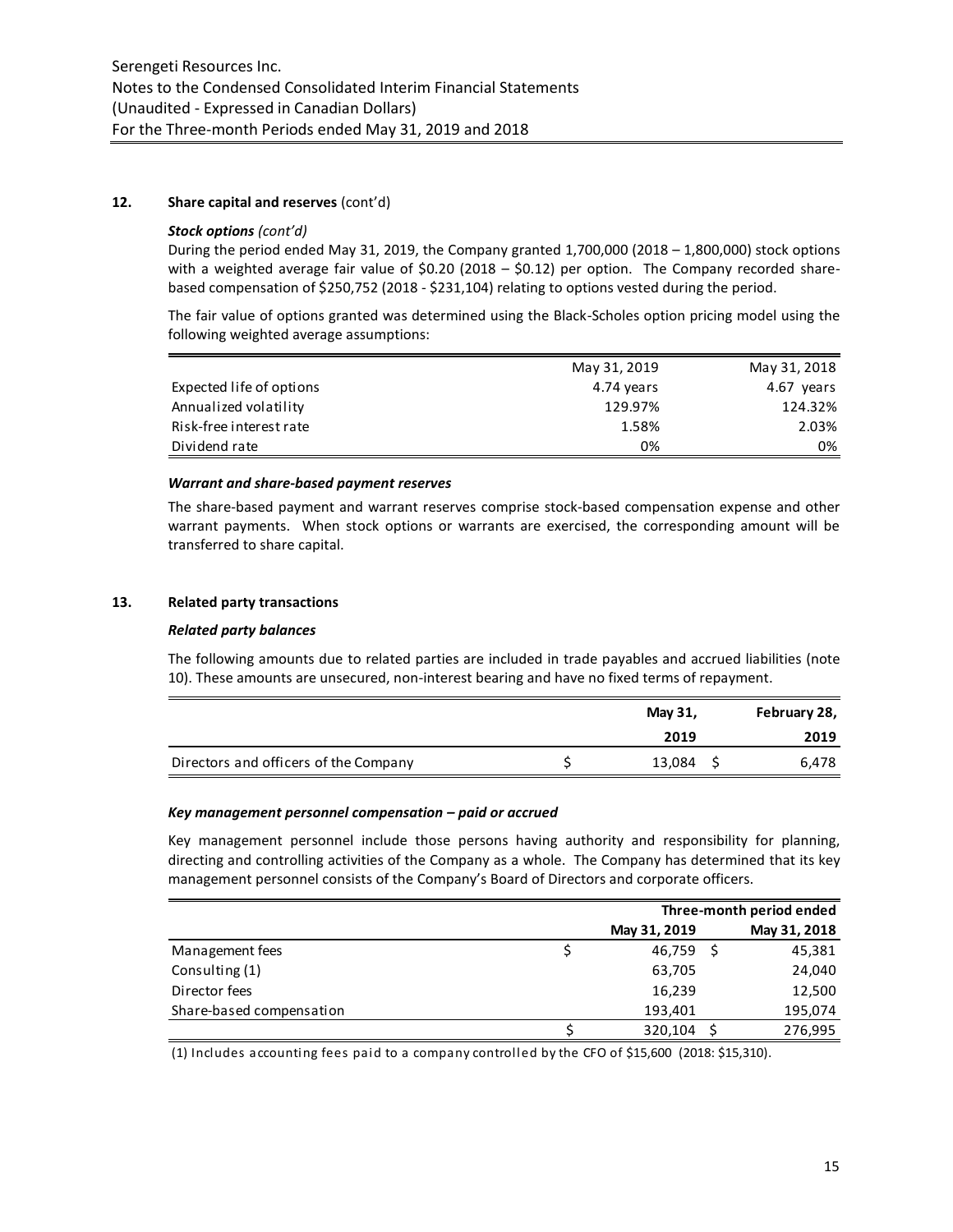# **14. Financial risk management**

The Company is exposed in varying degrees to a variety of financial instrument related risks. The Board of Directors approves and monitors the risk management processes, inclusive of documented investment policies, counterparty limits, and controlling and reporting structures. The type of risk exposure and the way in which such exposure is managed is summarized as follows:

# *Credit risk*

Credit risk is the risk that one party to a financial instrument will fail to discharge an obligation and cause the other party to incur a financial loss. The Company's primary exposure to credit risk is on its cash held in bank accounts. The majority of cash is deposited in bank accounts at a major bank in Canada. As most of the Company's cash is held by one bank there is a concentration of credit risk. This risk is managed by using major banks that are high credit quality financial institutions as determined by rating agencies.

# *Liquidity risk*

Liquidity risk is the risk that the Company will not be able to meet its financial obligations as they fall due. The Company has a planning and budgeting process in place to help determine the funds required to support the Company's normal operating requirements on an ongoing basis. The Company ensures that there are sufficient funds to meet its short-term business requirements, taking into account its anticipated cash flows from operations and its holdings of cash and cash equivalents.

Historically, the Company's principal source of funding has been the issuance of equity securities for cash, primarily through private placements. The Company's access to financing is always uncertain. There can be no assurance of continued access to necessary levels of equity funding.

# *Interest rate risk*

Interest rate risk is the risk that the fair value of future cash flows of a financial instrument will fluctuate because of changes in market interest rates. The Company is not exposed to significant interest rate risks.

# *Capital Management*

The Company's policy is, if permitted by market conditions, to maintain a strong capital base so as to support investor and creditor confidence and support future development of the business. The capital structure of the Company consists of equity, comprising share capital and reserves net of accumulated deficit.

There were no changes in the Company's approach to capital management during the period.

The Company is not subject to any externally imposed capital requirements.

# *Fair value*

The Company's financial instruments consist of cash and cash equivalents, receivables, reclamation deposits and trade payables. The fair value of these financial instruments approximates their carrying values due to the short-term nature of these investments. Cash and cash equivalents are measured at fair value using Level 1 inputs.

Financial instruments measured at fair value are classified into one of three levels in the fair value hierarchy according to the relative reliability of the inputs used to estimate the fair values. The three levels of the fair value hierarchy are:

- Level 1 Unadjusted quoted prices in active markets for identical assets or liabilities;
- Level 2 Inputs other than quoted prices that are observable for the asset or liability either directly or indirectly; and
- Level 3 Inputs that are not based on observable market data.